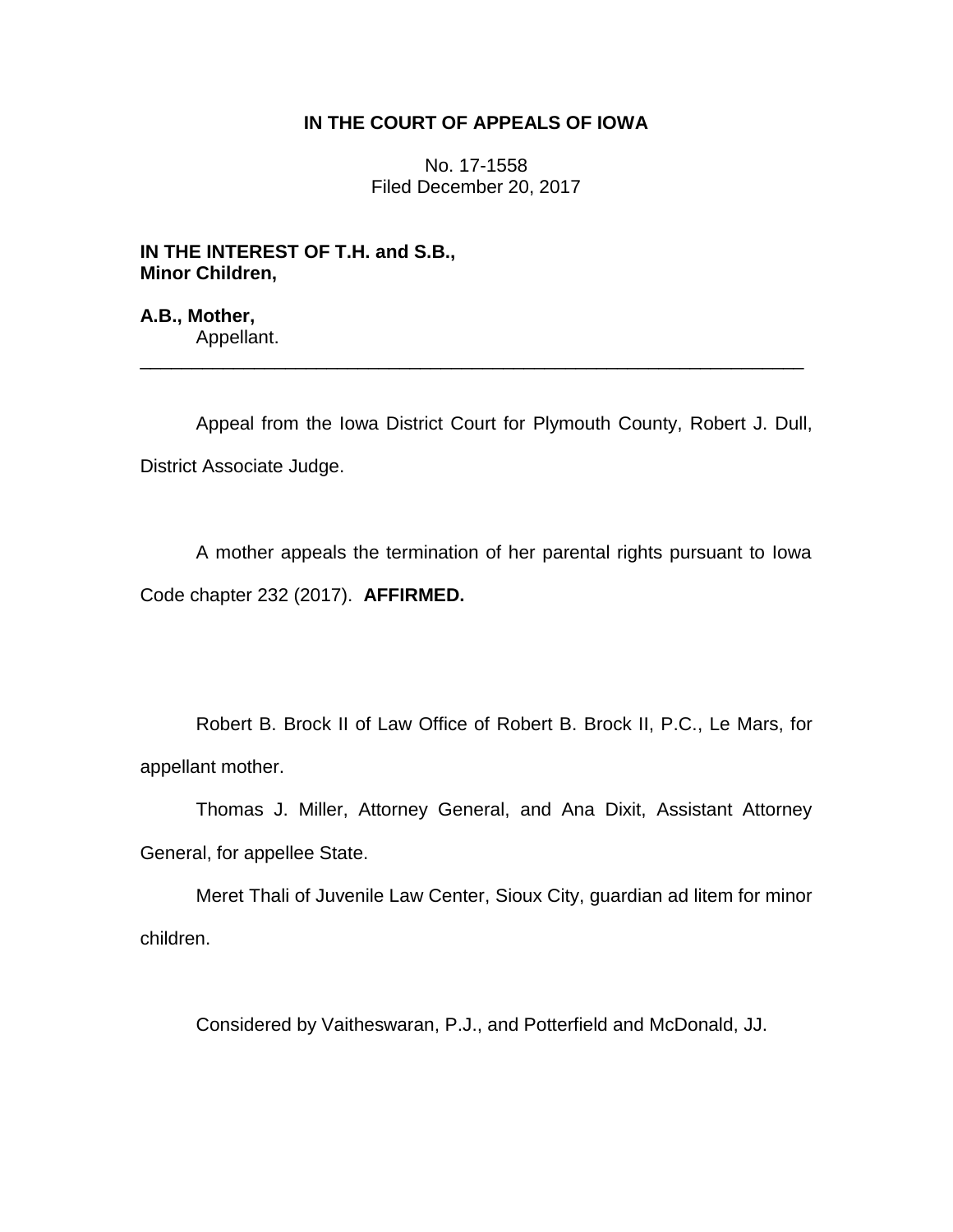## **MCDONALD, Judge.**

Abby pursues this appeal from an order terminating her parental rights in her two children, T.H. (born 2010) and S.B. (born 2013). Abby does not challenge the sufficiency of the evidence supporting the statutory ground authorizing the termination of her parental rights. Instead, she argues termination of her parental rights is not in the best interest of her children. As part of the same argument, she also seems to argue the department of human services failed to make reasonable efforts to reunite the family, termination is inappropriate because the children are in the care of relatives, and the prospect of a guardianship makes termination unnecessary.

Our review is de novo. *See In re A.M.*, 843 N.W.2d 100, 110 (Iowa 2014). The statutory framework authorizing termination of parental rights is wellestablished, and we need not repeat it in full herein. *See In re P.L.*, 778 N.W.2d 33, 39 (Iowa 2010) (setting forth three-part framework). As part of its case, the State must prove termination of the parent's rights is in the best interest of the child. *See In re M.W.*, 876 N.W.2d 212, 219–20 (Iowa 2016).

This family came to the attention of the Iowa Department of Human Services (IDHS) after it was reported Abby and her husband Justin were using methamphetamine while caring for the children. Justin tested positive for methamphetamine. Abby tested negative for any controlled substances. Initially, the children remained in the home, and Justin agreed to participate in substanceabuse counseling. After Justin tested positive again, he was asked to leave the family home in February 2016. The children continued to reside with Abby during this time, although IDHS noted concerns with Abby's mental health, minimization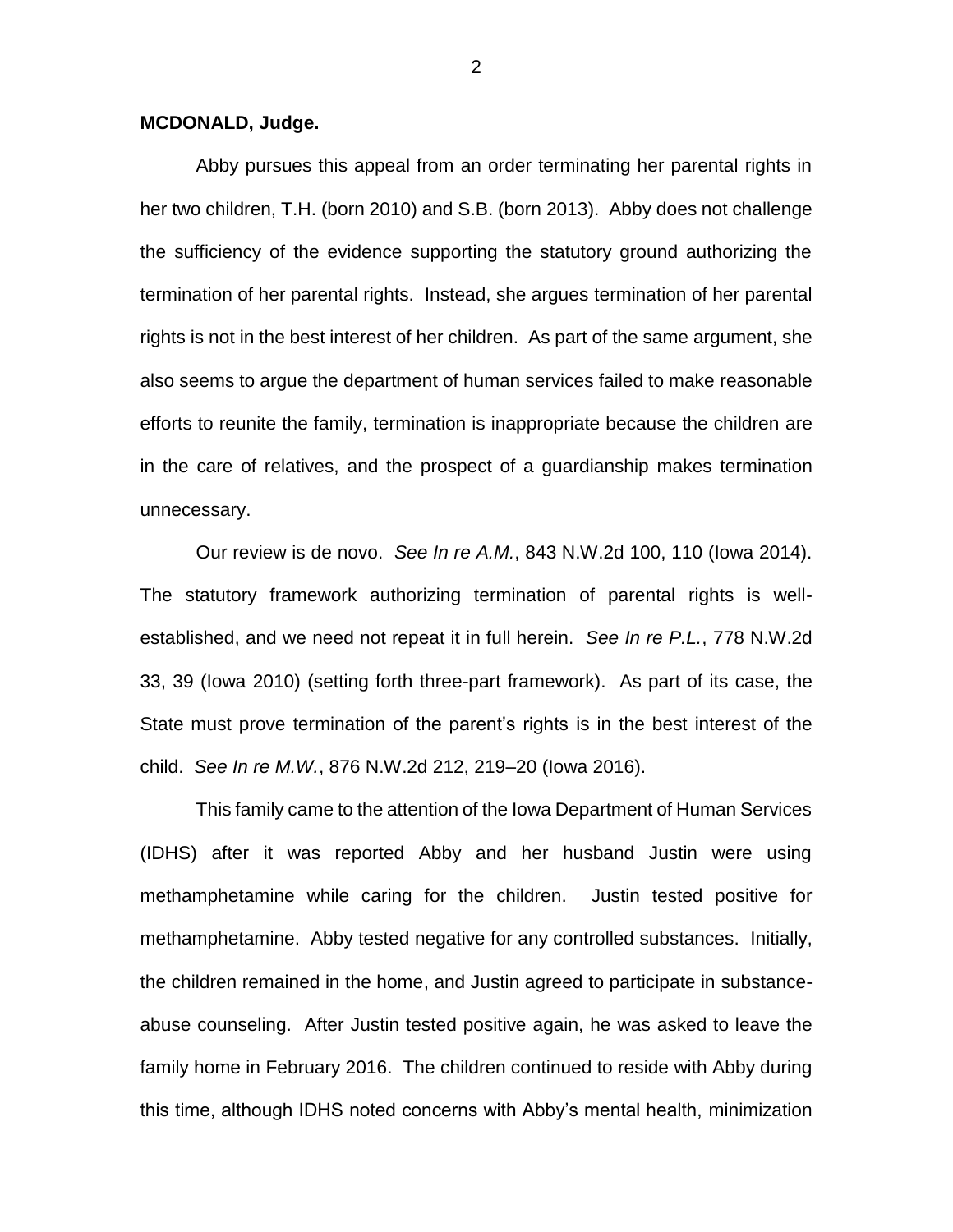of Justin's drug usage, and difficulty keeping appointments. Abby was ordered to participate in mental-health services and drug testing, among other things.

In July 2016, after already receiving a warning, Abby admitted she was allowing Justin to see the children outside of supervised visitation even though Justin was using methamphetamine daily. After Abby's admission, the children were removed from her care. T.H. was placed with his biological father, David. S.B. was initially placed in foster care but ultimately was placed with T.H.'s biological father to keep the siblings together.

After removal, Abby's conduct began to deteriorate. In August, Abby was arrested for possession of drug paraphernalia, including a glass pipe and a baggie with methamphetamine residue. She entered substance-abuse treatment, but she unsuccessfully discharged in September. After her discharge from treatment, Abby failed to comply with random drug testing. She was inconsistent in attending appointments and in visiting the children.

Abby continued to struggle throughout 2017. She stopped her mentalhealth treatment. She did not participate in drug testing. She was inconsistent in attending substance-abuse treatment. She also continued to defend her contact with Justin despite his methamphetamine use. The nadir occurred in February 2017 when Abby was arrested for possession of drug paraphernalia, driving with a suspended license, and possession of methamphetamine. At that point, the juvenile court directed the State to file a petition to terminate parental rights, which the juvenile court granted following a contested hearing.

The primary concern in a termination proceeding is the best interest of the children. *See In re D.S.*, 806 N.W.2d 458, 465 (Iowa Ct. App. 2011). In

3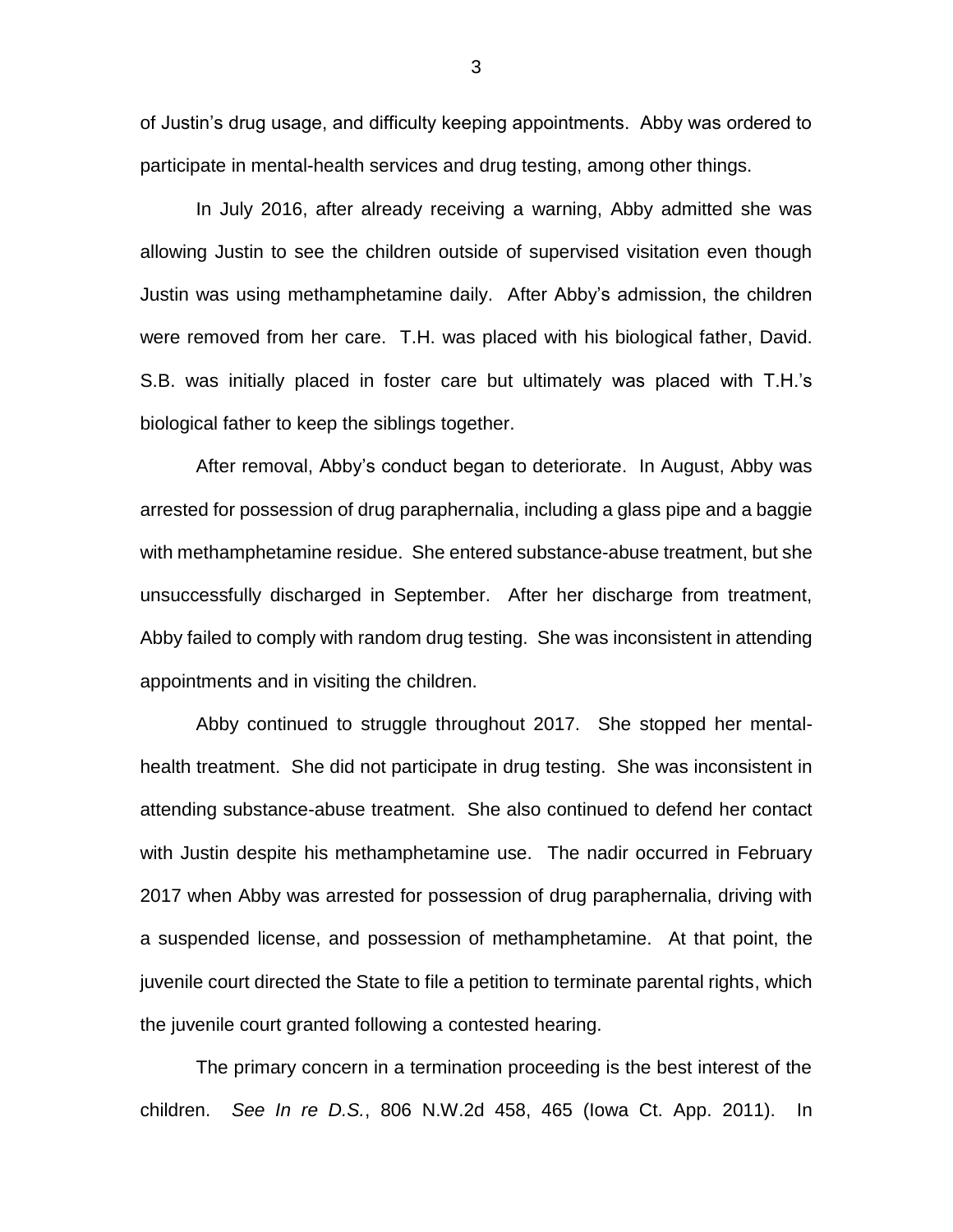determining what is in the best interest of the children, we consider both the immediate and long-term interest of the children. *See In re L.M.F.*, 490 N.W.2d 66, 67 (Iowa Ct. App. 1992). "Insight for the determination of the child's long-range best interests can be gleaned from 'evidence of the parent's past performance for that performance may be indicative of the quality of the future care that parent is capable of providing.'" *In re A.B.*, 815 N.W.2d 764, 778 (Iowa 2012) (citation omitted). As a general rule, "'the needs of a child are promoted by termination of parental rights' if the grounds for termination of parental rights exist." *L.M.F.*, 490 N.W.2d at 68 (citation omitted).

Preservation of the parent-child relationship is not in the best interest of the children. Abby cannot meet the physical needs of her children. She lacked employment and stable housing. *See, e.g., In re J.C.*, No. 17-0750, 2017 WL 3283395, at \*3 (Iowa Ct. App. Aug. 3, 2017); *In re M.T*., No. 03-1417, 2003 WL 22346539, at \*2 (Iowa Ct. App. Oct. 15, 2003) (considering mother's inability to find employment or stable housing when determining children could not be returned to her care); *In re K.H.*, No. 03-0671, 2003 WL 21459582, at \*2 (Iowa Ct. App. June 25, 2003) (concluding the children would be at a continued risk for harm when the father did not have stable employment or housing); *In re B.T.*, No. 01- 0920, 2002 WL 985533, at \*1 (Iowa Ct. App. May 15, 2002) (noting mother only secured stable housing shortly before termination hearing and only had a job for three months prior).

Abby also cannot provide acceptable supervision and care for the children. She has not addressed her substance abuse, having twice been arrested for possession during the course of these proceedings. *See, e.g., J.C.*, 2017 WL

4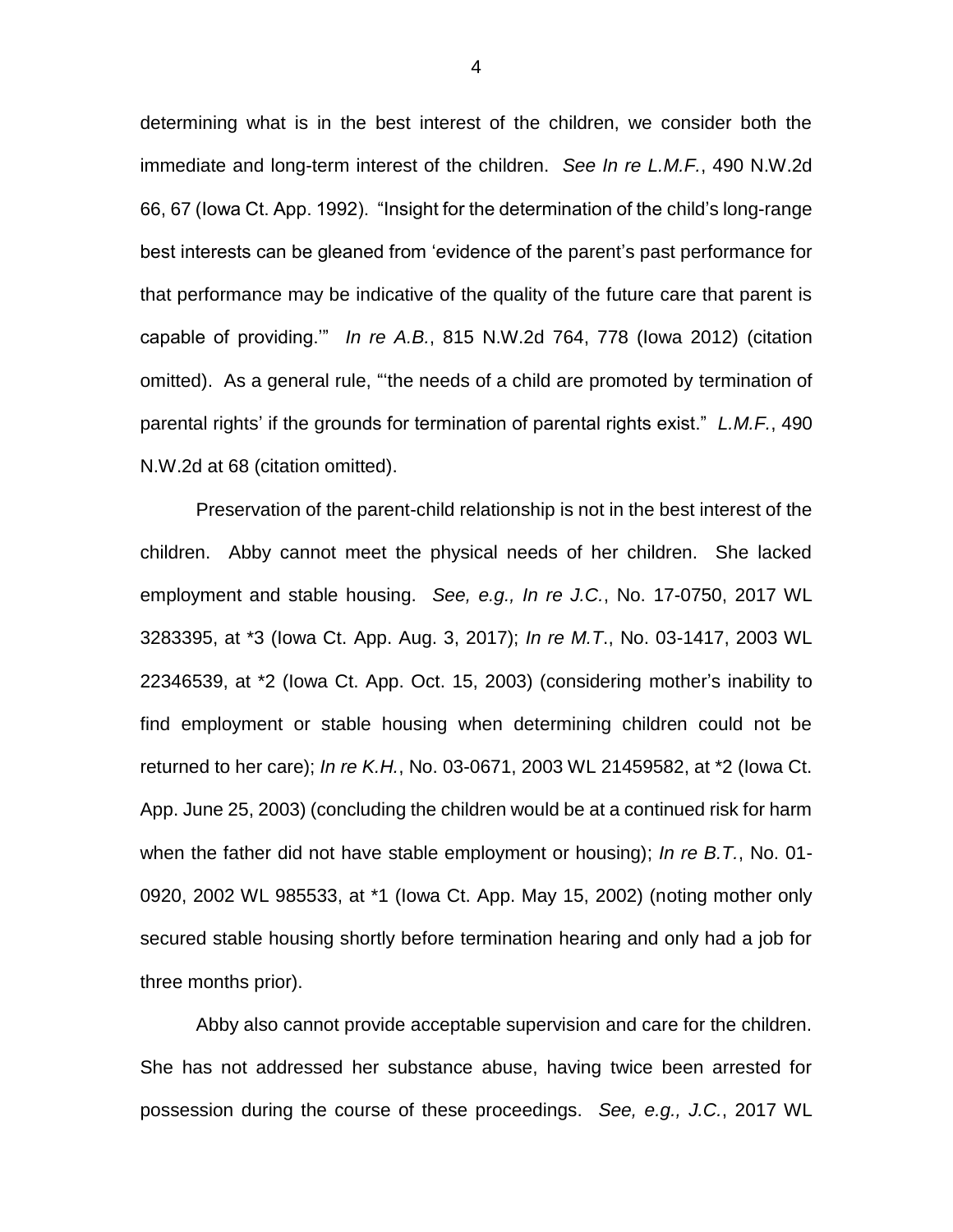3283395, at \*3 (citing mother's inability to resolve substance-abuse issue as a factor in supporting the termination of parental rights). Abby did not address her mental-health conditions. She failed to exercise visitation with the children on a regular basis. "We do not 'gamble with the children's future' by asking them to continuously wait for a stable biological parent, particularly at such tender ages." *In re D.W.,* 791 N.W.2d 703, 707 (Iowa 2010) (citation omitted).

Abby appears to indirectly raise a challenge IDHS's efforts to reunite the family. She argues the "department set her up for failure" by canceling visits when she was late when they knew she had unreliable transportation. To the extent she makes a reasonable-efforts challenge, it is unavailing. Abby made no objection to the services she received and thus failed to preserve error. *See* Iowa Code § 232.99(3) (2017) ("The court shall advise the parties that failure to identify a deficiency in services or to request additional services may preclude the party from challenging the sufficiency of the services in a termination of parent-child relationship proceeding."); *In re C.H.*, 652 N.W.2d 144, 147 (Iowa 2002). Even if the issue had been preserved for appellate review, the department's efforts were not inadequate under the circumstances. The department provided Abby with significant resources, including substance-abuse evaluation and treatment; mental-health evaluation and treatment; visitation; drug screening; and family safety, risk, and permanency services; among others. This is not a case in which IDHS failed to provide services. Instead, the mother failed to use the services offered to her.

Abby also argues termination was inappropriate because the children were to be placed with relatives. She cites Iowa Code section 232.116(3)(a) in support